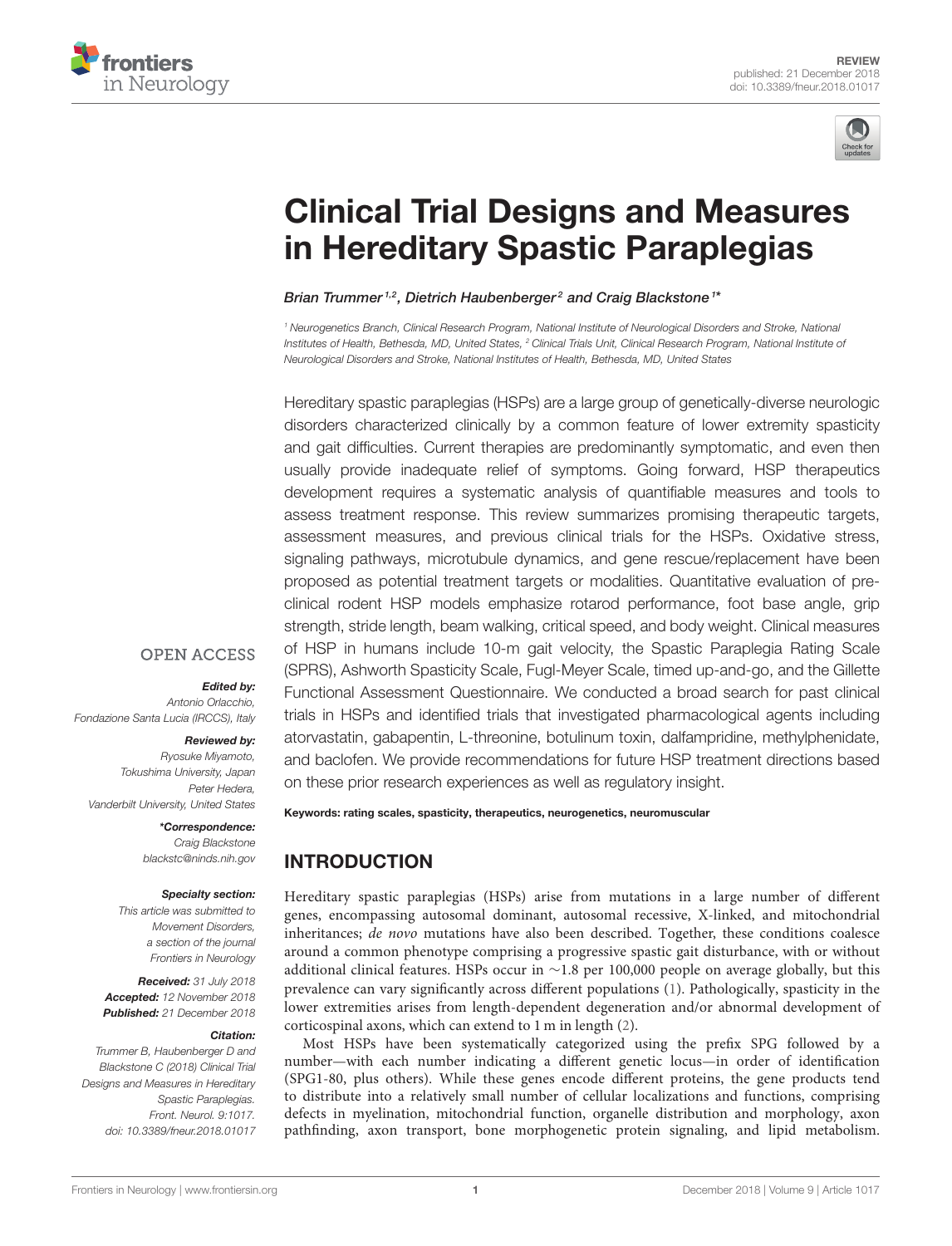The three most common autosomal dominant forms—SPG4, SPG3A, and SPG31—account for about half of all cases and result from mutations in proteins that bind one another and shape the tubular endoplasmic reticulum (ER). The most common autosomal recessive forms—SPG11 and SPG15—are due to lossof-function mutations in large proteins that bind one another and function in endolysosomal trafficking and autophagic pathways  $(3-11)$  $(3-11)$ .

# Search Strategy

Previously published HSP therapeutic studies were searched for in PubMed using the terms "hereditary spastic paraplegia" and "therapeutic," which also helped to identify HSP clinical trials. Further identification of HSP clinical trials was conducted through PubMed, utilizing the search terms "hereditary spastic paraplegia" and "hereditary spastic paraparesis" with an articletype filter "clinical trial." Within PubMed, we also utilized the search term "hereditary spastic paraplegia phase." In clinicaltrials.gov, we searched for "hereditary spastic paraplegia." Studies employing interventional therapies that were specifically examined in the HSP population (as assessed by author BT) were also selected for review. Clinical assessment tools are assembled from these prior trials later in this review.

# RESULTS

# Preclinical Development: Therapeutic Targets in HSP

To optimize HSP clinical trial design in the future, it is sensible to consider already published preclinical treatment strategies. Oxidative stress is one potential therapeutic target that has been explored for SPG4, the most common form of HSP. Indeed, zebrafish treated with 2<sup>'</sup>,7<sup>'</sup>-dichlorofluorescein diacetate (DCF-DA), used to measure oxidative stress, have increased fluorescence when treated with a morpholino that depletes the SPG4 protein spastin [\(3\)](#page-7-2). FDA-approved drugs that inhibit oxidative stress and ER stress—such as guanabenz, methylene blue, and N-acetyl-cysteine—have been tested in various SPG4 animal models (C. elegans, Drosophila, and zebrafish), with some success in improving movement [\(3\)](#page-7-2). Mitochondrial fission has been also targeted, and inhibitors of the mitochondrial fission GTPase DRP1, specifically mdivi-1, improve neurite outgrowth in induced pluripotent stem cells derived from SPG15 and SPG48 patients [\(4\)](#page-7-4).

A third target for SPG4 is microtubule dynamics more generally, with both microtubule destabilizing and stabilizing agents being investigated [\(5\)](#page-7-5). This target seems particularly relevant for SPG4, since spastin functions as a microtubulesevering ATPase. Olfactory neurosphere-derived cells from SPG4 patients show altered levels of acetylated α-tubulin, a marker of stabilized microtubules; tubulin-binding drugs (0.5 nM paclitaxel, 0.5 nM vinblastine, 2 nM epothilone D, and 10µM noscapine) restore acetylated α-tubulin levels in SPG4 patient-derived cells [\(6\)](#page-7-6). One group has been developing a robotic method to assay plate wells for the identification of drugs that impact fast transport of mitochondria along microtubules, and they have found that nocodazole accomplishes this task by disrupting microtubules [\(7\)](#page-7-7). In a Drosophilia model for SPG4 cold temperature, which destabilizes microtubules, rescues phenotypes in spastin mutant flies, when chilled during development as well as in adulthood [\(8\)](#page-7-8).

A fourth mechanism under preclinical study for a variety of HSPs where loss-of-function or haploinsufficiency are postulated is gene rescue. For SPG4, lentiviral expression of M1 or M87 isoforms of spastin (generated via the use of different translational start sites) rescued pathogenic defects in SPG4 neurons, reducing neuronal swelling and increasing length of axons [\(9\)](#page-7-9). In a knock out mouse model of SPG7, adenoassociated virus-mediated intramuscular delivery of the Spg7 gene product paraplegin improved performance as assessed by rotarod [\(10\)](#page-7-10). An alternative approach to SPG4 spastin rescue involves knocking down miRNAs that negatively regulate spastin expression, such as MiR-96 and miR-182 [\(11\)](#page-7-3). Increasing levels of transcription factors such as SOX11 and NRF1 that positively regulate spastin has also been proposed, particularly for NRF1, as elephants with long corticospinal tracts have lost the SOX11 site, which has been replaced by four putative NRF1 binding sites [\(11\)](#page-7-3).

Additionally, for some autosomal recessive forms of HSP such as SPG11, SPG15, and SPG48, which are characterized by dysfunction in autophagy and endolysosomal pathways, compounds that induce autophagy have been suggested as treatment, such as carbamazepine, rapamycin, among others [\(12\)](#page-8-0). SPG5, which results from an accumulation of 27-hydroxycholesterol (27-OHC), has been evaluated for responses to cholesterol-lowering drugs  $(13-15)$  $(13-15)$ .

# Preclinical Development: Animal Assessment Measures for Therapeutic **Efficacy**

A variety of animal models for different HSPs, as well as protocols to test physical function in these animals, have been developed. Morpholinos against 14 HSP human genes in zebrafish impact motor neurons and impair locomotion [\(16\)](#page-8-3). Rodent models have also been developed, along with ways to assess physical function.

One popular measure for rodent models is rotarod performance. Spg7<sup>-/-</sup> mice were placed on a rotating rod with starting speed of 4 rpm, achieving a final speed of 40 rpm in 5 min, with 3–4 trials a day; animals were permitted on the rod for a maximum of 600 s [\(17\)](#page-8-4). Spg20<sup>-/-</sup> mice at 4–7 months of age were assessed on a rotarod treadmill 3.2 cm in diameter and monitored in three independent trials separated by 15 min for recovery, increasing from 4 to 40 rpm for a maximum of 300 s [\(18\)](#page-8-5).

A second measure developed to assess mouse HSP models is the foot base angle.  $Reep1^{-/-}$  knockout mice had the change in foot-base angle over time measured [\(19\)](#page-8-6). In Spg15 knockout mice at 8 months of age, there was no difference in body weight or gait abnormality in the knockout mice, but at 12 months knockout mice had a progressive gait disorder quantified by discernable foot base angle changes; by 16 months foot-base angle was reduced to 50° as compared to 75° in wild-type mice [\(20\)](#page-8-7).

A third measure to assess HSP mouse models is grip strength. In Spg20−/<sup>−</sup> mice, grip strength was measured using a Bioseb meter assessing the maximum force exerted by hind limbs [\(18\)](#page-8-5).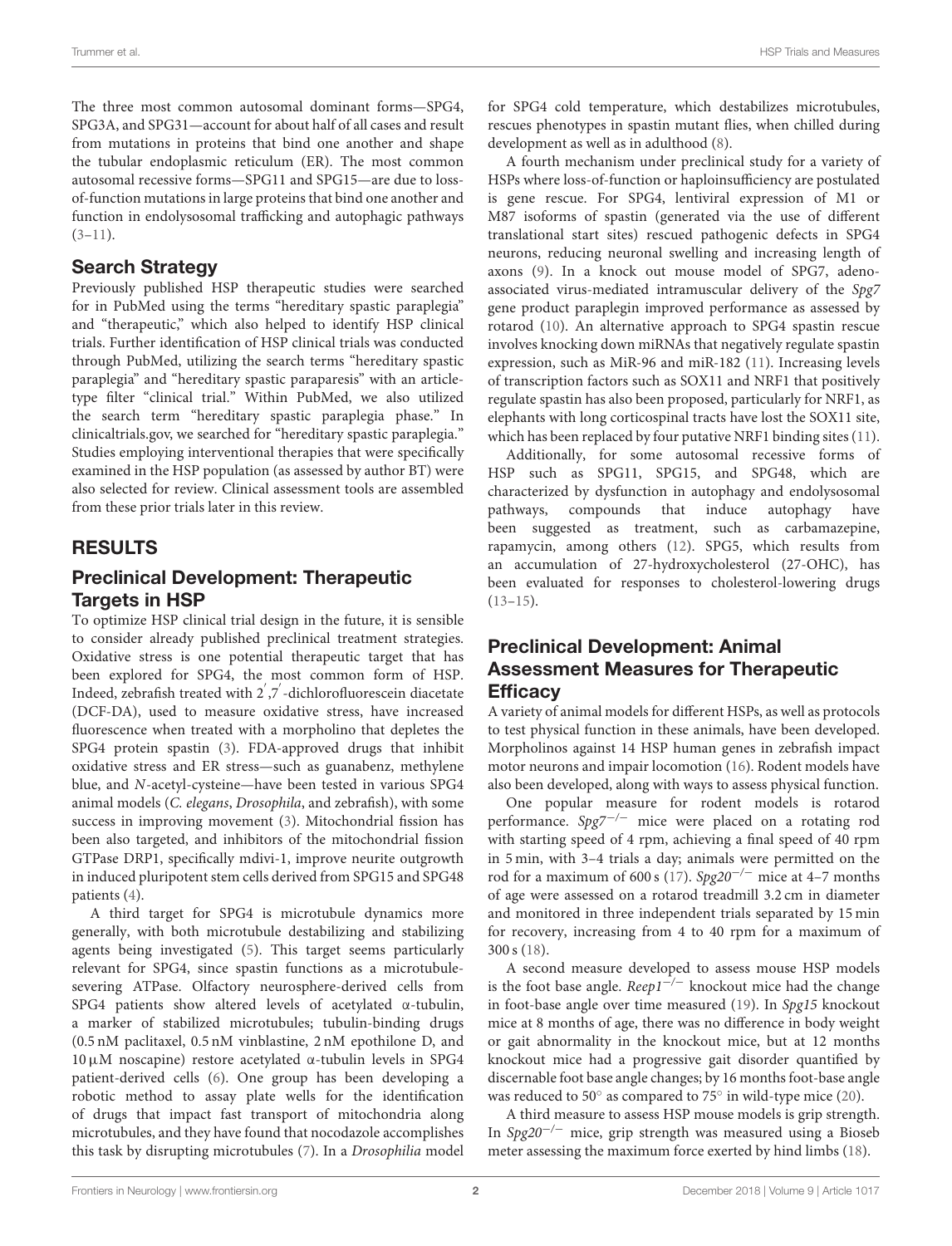A fourth measure is beam walking. In a Spg21 knockout mouse model, male mice from 2 to 12 months were placed on a beam 80 cm long and 1 cm wide; time to walk across the elevated beam was recorded along with the number of foot slips (counted with a tally counter) [\(21\)](#page-8-8). An alternative measure for beam walking is the number of times a mouse falls off a beam, as used in a Spg15 knockout mouse model [\(20\)](#page-8-7).

A fifth measure is the determination of critical speed. Critical speed is measured by running mice on a treadmill with a shock grid delivering 0.2 mA, placed 10 cm from the rear of the cell, to provide a stimulus to make the animals run. There are four runs leading to exhaustion, and a single trial performed each day over 4 days with mice running 18–41 m/min, limited to 45 min or exhaustion as defined by a total number of 50 shocks. Distance (m) is plotted on the y-axis and time(s) on x-axis, and the slope is the critical speed [\(22\)](#page-8-9). In 4, 12, and 22-month old SPG4 mice, a statistically significant 35% decrease in critical speed was described in mutant mice from 15 to 24 months age, compared to a 17% decrease in control mice [\(23\)](#page-8-10).

# Clinical Development: Potential Human Assessment Measures for Therapeutic **Efficacy**

#### Clinical Rating Scales

A clinical rating scale that has been developed specifically for HSPs is the clinical Spastic Paraplegia Rating Scale (SPRS), which comprises 13 items to assess the level of spasticity and shows high internal consistency [\(24\)](#page-8-11). Changes in SPRS [\(24,](#page-8-11) [25\)](#page-8-12) were used as a secondary outcome in a clinical trial investigating the efficacy of botulinum toxin type-A for HSP [\(26\)](#page-8-13). A subset of this SPRS scale has been used to generate a "spastic subscore," which is the sum of point values for spasticity of hip adductor muscles, weakness of hip abduction, spasticity of knee flexion and weakness of foot dorsiflexion [\(27\)](#page-8-14). Some trials have used a 10 m maximum or comfortable gait velocity as a primary outcome measure. Clinicians measured the change in 10-m maximum gait velocity [\(28,](#page-8-15) [29\)](#page-8-16) 8 weeks after botulinum toxin type-A injections, taking the average of three trials [\(26\)](#page-8-13). The Ashworth spasticity scale [\(30\)](#page-8-17) has been commonly used in clinical trials of HSP. One group has used the walking component of the Gillette Functional Assessment Questionnaire [\(31\)](#page-8-18) in a baclofen pump trial [\(32\)](#page-8-19). Also mentioned in single trials are: the Fugl-Meyer scale, which assesses motor function, some sensation, balance and joint function [\(33\)](#page-8-20); timed up-and-go testing, which tests time to get up from an arm chair, walk 3 m, turn, walk back and sit down [\(34\)](#page-8-21); multiple sclerosis (MS) impairment scale, which includes a neurological exam and limited neuropsychological tests [\(35\)](#page-8-22); the Medical Research Council (MRC) scale; brief pain inventory; and fatigue scales. A simple 4 stage rating scale has also been proposed: (i) mild symptoms walking without an aid; (ii) walking without aid but unable to run; (iii) walking with aid; and (iv) wheelchair dependent [\(36\)](#page-8-23). This 4-stage rating scale was found to predict SPRS scores with  $p < 0.0001$  and was inversely related with SF-36 scale at  $-0.248$  with  $p = 0.032$  [\(37\)](#page-8-24).

## Human Laboratory and Biopsy Biomarkers

Genetic testing has dramatically advanced, and testing patients with physical findings suspicious for HSP is increasingly available at reasonable cost. Currently, >50 genes can be readily tested using comprehensive, commercial HSP panels. A number of exploratory laboratory measures can be pursued to further knowledge of specific variants of HSP. For instance, SPG5 patients with mutations in the CYP7B1 enzyme have a buildup of toxic cholesterol products. Measuring 25-OHC and 27-OHC, as well as their ratio to cholesterol, is 100% sensitive and specific for SPG5 as compared to normal controls [\(14\)](#page-8-25).

Preliminary work has emphasized miRNAs, specifically miR-140 and miR-691 for SPG31 [\(38\)](#page-8-26) as well as miR-638 (host gene DNM2) [\(39\)](#page-8-27). One group has described an antibody against amino acid residues 244-326 of MUDENG (mu-2-related deathinducing gene, MuD) that may play a role in endosomal protein trafficking, as a biomarker for HSP [\(40\)](#page-8-28). Another group studying SPG10 obtained skin biopsy samples from the distal leg, reporting a patient with decreased and fragmented staining with antisynaptophysin, and on electronic microscopy, decreased number of pre-synaptic vesicles [\(41\)](#page-8-29).

#### Clinical Imaging Tools

Imaging modalities are specific to certain SPGs and not generalizable to all HSPs. One group found that 3 patients with SPG5 had diffuse white matter hyperintensities in the centrum semiovale and corona radiata, while sparing the corpus callosum [\(42\)](#page-8-30). Additionally, many SPG11 and SPG15 patients have a thin corpus callosum and "ears of the lynx" white matter changes on brain MRI [\(43\)](#page-8-31). In a study of 3 patients with SPG5, PET scans using <sup>18</sup>F-fluoro-deoxyglucose showed cerebellar hypometabolism in one of the patients, predominantly affecting the vermis [\(42\)](#page-8-30). SPG11 patients with paraparesis had decreased paracentral and thalamic metabolism [\(43\)](#page-8-31). Utilization of proton magnetic resonance spectroscopy has found that in SPG4, the choline/creatine (Cho/Cr) ratio in the motor cortex was significantly lower than in controls ( $p = 0.047$ ), possibly indicating reduced membrane turnover or else cell loss [\(44\)](#page-8-32).

In SPG54 due to mutation in DDHD2, a pathologic spectral lipid peak at 1.3 ppm was identified. The DDHD2 gene product normally hydrolyzes phosphatidic acid and has activity toward other phospholipids including phosphatidylethanolamine, acting typically at the ER-Golgi intermediate compartment [\(45\)](#page-8-33). Finally, in patients with complicated SPG7, optical coherence tomography (OCT) has been useful in finding retinal nerve fiber layer thinning, likely due to mitochondrial defects [\(46\)](#page-8-34). All SPG7 patients had pathologic OCT, but only 40% had decreased visual acuity and 50% had optic disc pallor, making OCT useful for detecting subclinical optic neuropathy in SPG7 patients [\(47\)](#page-8-35).

## Transcranial Magnetic Stimulation

HSP patients with an increased score on the Ashworth spasticity scale have a shorter cortical silent period relative to normal controls [\(48\)](#page-8-36). This is a measure of supraspinal or intracortical inhibitory pathways, and not degeneration in the corticospinal tract axons [\(48\)](#page-8-36). Other measures that were significantly different between HSP and controls were tibialis anterior motor threshold, total motor conduction time (TMCT), central motor conduction time (CMCT), and motor-evoked potential (MEP) amplitude; however, these did not correlate with the Ashworth spasticity scale [\(48\)](#page-8-36). One study found 37% of HSP patients had prolonged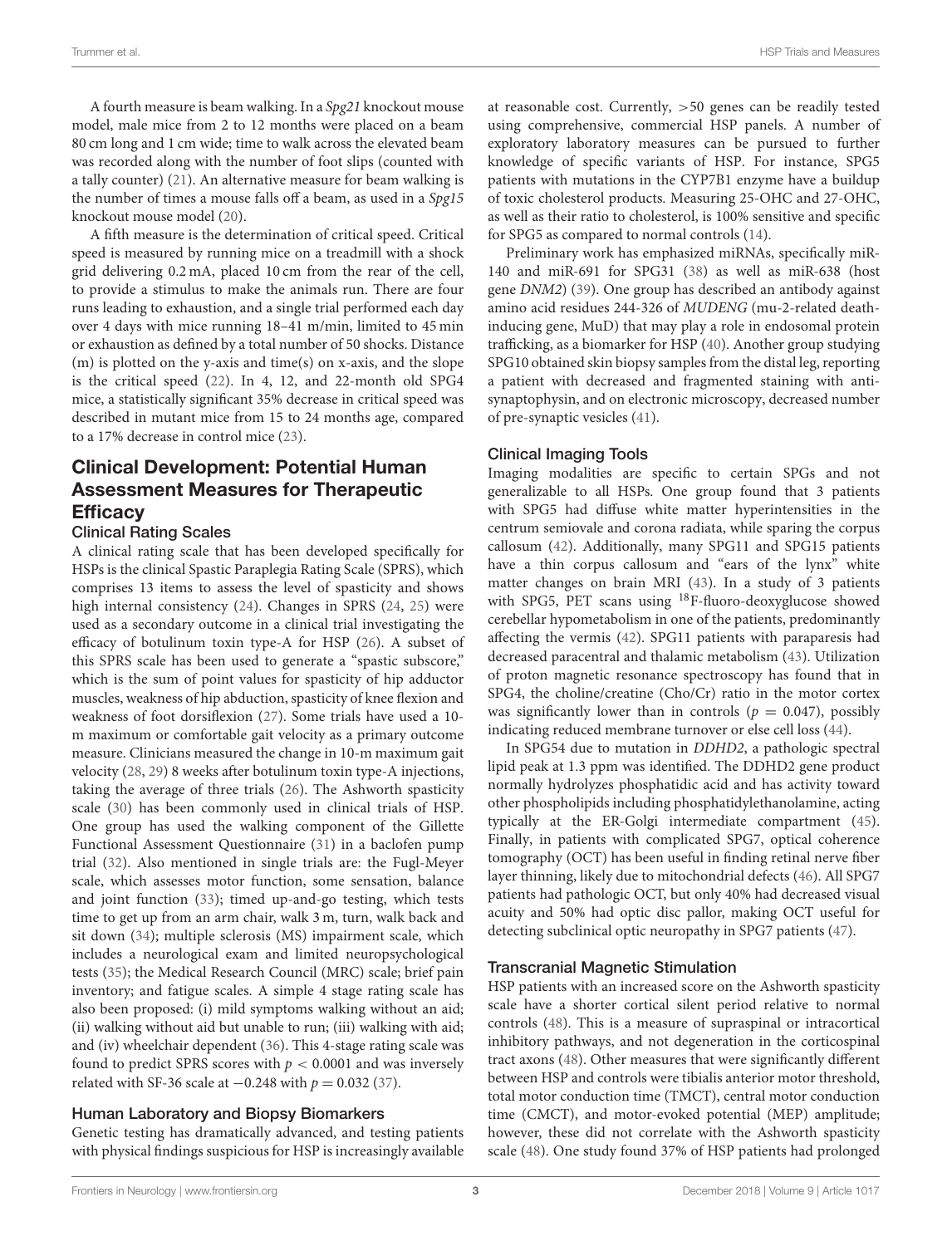CMCT to lower extremities, and CMCT to the legs correlated with total SPRS score ( $r = 0.176$ ;  $p < 0.028$ ) and spastic subscore  $(r = 0.241, p < 0.005)$ ; pathologic CMCT to legs correlated with disease duration ( $r = 0.231$ ;  $p < 0.009$ ) [\(27\)](#page-8-14). SPG4 CMCTs were normal in both arms  $(5.1 \pm 1.5 \,\text{ms})$  and legs  $(14.1 \pm 3.9 \,\text{ms})$ , while non-SPG4 HSP patients' CMCTs were significantly longer in arms (6.9  $\pm$  2.6 ms) and legs (18.2  $\pm$  7.3 ms). Across subgroups of SPG4 patients, CMCT to legs in those with missense mutations were shorter (10.5  $\pm$  1.3 ms) than in those with SPG4 due to premature stop codons, exon deletions, or splice site mutations  $(13.9 \pm 3.7 \,\text{ms})$  [\(27\)](#page-8-14).

#### Completed Clinical Trials for HSP

A number of clinical trials of pharmacological agents have been tested in HSPs, as outlined in **[Table 1](#page-4-0)** and described below.

#### **Atorvastatin 40 mg/day (20 mg/day in children) for SPG5 [\(13\)](#page-8-1)**

This study targeted a specific sub-type of HSP, SPG5, which is a rare autosomal recessive HSP due to mutation in oxysterol-7αhydroxylase protein CYP7B1, which degrades side chain oxidized cholesterols. It was hypothesized that reducing cholesterol levels with atorvastatin would reduce toxic side-chain oxidized cholesterols, particularly 27-OHC, and while serum levels were lowered, CSF levels were not. There was no clinical benefit noted in the short time period of treatment (9 weeks).

## **Atorvastatin 20 mg BID, chenodeoxycholic acid (CDCA) 500 mg BID, resveratrol 40 mg BID in SPG5 [\(14\)](#page-8-25)**

In this study of SPG5, the primary outcome measure was plasma 27-OHC levels and secondary outcome measures included plasma 25-OHC levels, plasma oxysterols to total cholesterol ratio, a serum bile acids profile, and the safety profile of study drugs. The trial was designed such that a total of 12 SPG5 patients were treated for three periods of 2 months with each agent, separated by a 4-month washout. There was a statistically-significant reduction in plasma 27-OHC, 24S-OHC and cholesterol levels with atorvastatin. However, plasma oxysterols were not altered by CDCA or resveratrol.

#### **Baclofen pump trial [\(49\)](#page-8-37)**

Patients were given either normal saline or 50 µg of baclofen intrathecally, and those who had an average drop of two points in muscle tone and reflexes score were offered implantation of a baclofen pump and then monitored after 3 months of therapy. Measures of response of three patients after 3 months of therapy were: the Ashworth scale (0–5), the spasm score (0–4 with 0 no spasms, 1 mild spasms by stimulation, 2 infrequent spasms less than once per hour, 3 spasms more than once per hour, and 4 spasms occurring more than ten times an hour), and reflex score (0–5). They found that with a baclofen pump for 3 months, the Ashworth score decreased from 3.96  $\pm$  0.81 to 1.92  $\pm$  0.58, reflexes decreased from  $4.25 \pm 0.45$  to  $2.00 \pm 0.0$ , and the spasm score decreased from  $2.50 \pm 0.55$  to  $1.83 \pm 0.41$ .

#### **Intrathecal baclofen pump trial [\(32\)](#page-8-19)**

In this study, 14 HSP patients had baclofen pumps placed finding a reduction of lower limb spasticity as measured using a modified Ashworth scale from 2.6  $\pm$  0.8 to 0.7  $\pm$  0.9 (p = 0.000) and that patients' walking ability improved as assessed in a modified version of functional walking scale of the Gillette Functional Assessment questionnaire from 5.9  $\pm$  1.7 to 7.4  $\pm$  2.0  $(p = 0.001)$ .

#### **Botulinum toxin type A and stretching in HSP [\(26\)](#page-8-13)**

A clinical trial tested botulinum toxin type-A  $[500$  mouse  $LD_{50}$ units (MU) in each leg with calf muscle tone MAS1 or 750 MU in each leg with calf muscle tone MAS2, with injections over the 3 heads of triceps surae and heads of gastrocnemius] and daily stretching exercises for 18 weeks in HSP patients [\(26\)](#page-8-13). The primary outcome measure was a change in baseline of 10 m comfortable gait velocity [\(28,](#page-8-15) [29\)](#page-8-16) measured at 4 weeks (peak effect time) and 18 weeks (residual effects of botulinum toxin type A) after injections, with an average of three trials used as final measure at each time point. Secondary outcome measures included change from baseline in SPRS [\(24,](#page-8-11) [25\)](#page-8-12), change in baseline in Ashworth spasticity scale [\(30\)](#page-8-17) of adductors and triceps surae, change from baseline in muscle strength, change from baseline in visual analogic scale of pain, brief pain inventory scale, and modified fatigue impact scale. The authors also addressed the Fugl-Meyer scale [\(33\)](#page-8-20) and timed up-and-go testing [\(34\)](#page-8-21). Interestingly, it was comfortable gait velocity that increased post-botulinum toxin type A and stretching, not maximum gait velocity. Besides tone, other measures did not statistically differ post-treatment.

#### **Dalfampridine 10 mg twice daily for 2 weeks [\(50\)](#page-8-38)**

In this prospective, uncontrolled, open label trial, 12 patients with different forms of HSP were treated with dalfampridine 10 mg twice daily for 2 weeks. While there was no control group, the total SPRS score improved from  $21 \pm 9.6$  to 19.1  $\pm$  9.6 (p = 0.0195), and the MSWS-12 improved from 70.3  $\pm$ 19.6 to 61  $\pm$  22.7 ( $p = 0.0429$ ). Given the lack of a control group, the authors noted that a placebo effect could not be ruled out.

#### **Gabapentin 2,400 mg daily titrated to 4,000 mg daily [\(53\)](#page-9-0)**

In this prospective double-blind, randomized placebocontrolled crossover trial, patients were given placebo or gabapentin 2,400 mg daily titrated up to 4,000 mg daily over 10 days, maintained for 2 months; next, a washout of 10 days and drug-free period for 1 month were followed by crossover to treatment or placebo. Of note, 2/10 patients had gabapentin levels below 20 mmol on testing, indicating possible non-compliance with therapy. Patients were assessed using the MS Impairment Scale [\(35\)](#page-8-22), Visual Analog Scale score of current life quality, and paired transcranial magnetic stimulation. Overall, no significant differences were noted between gabapentin treatment and placebo arms.

#### **L-Threonine at 4.5 or 6.0 g/day [\(54\)](#page-9-1)**

One early clinical trial tested L-threonine in 18 patients with familial spastic paraparesis in a double-blind crossover protocol for 2 weeks, at doses of 4.5 or 6.0 g/day. The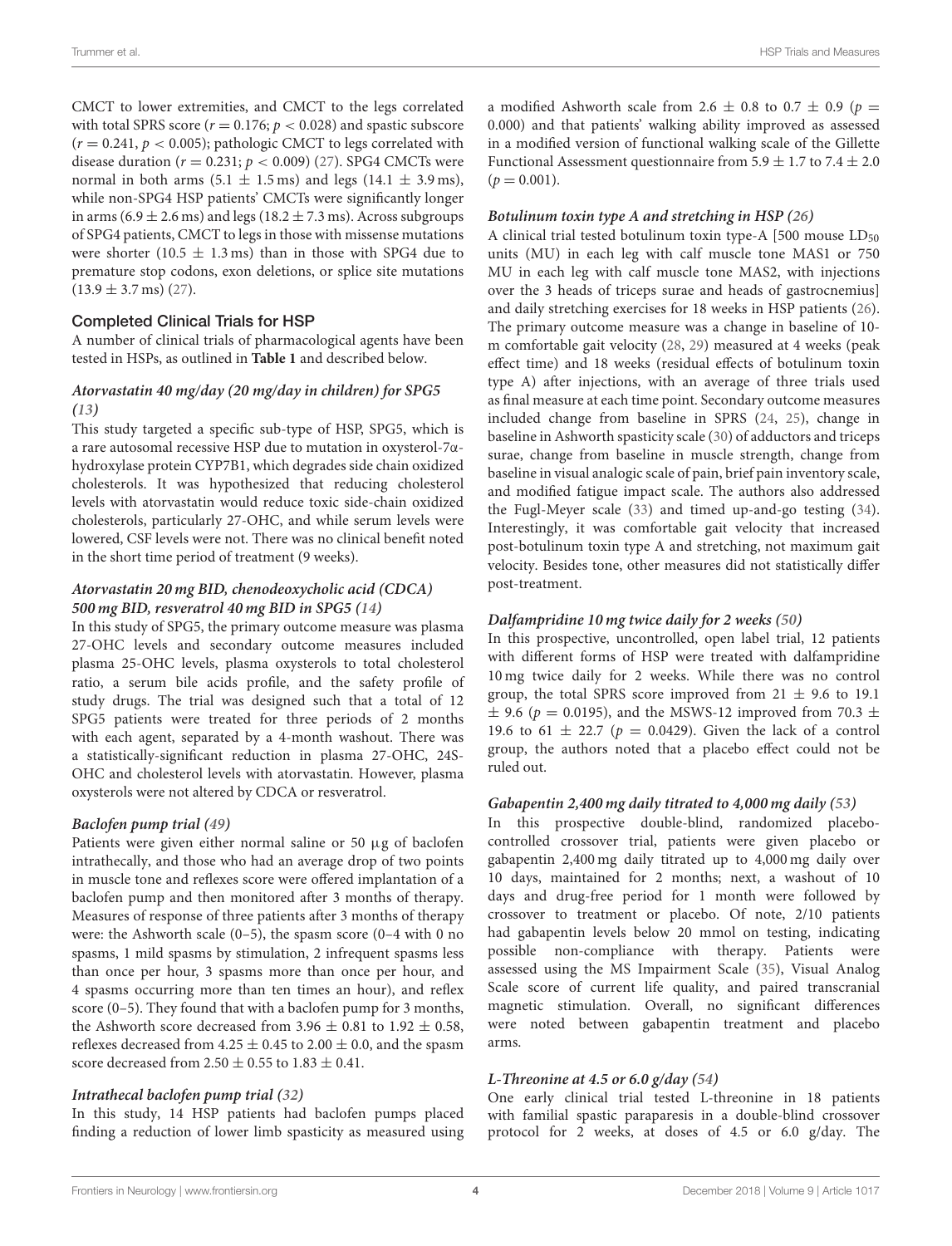<span id="page-4-0"></span>

| Intervention                                                                                                                                                                                                                                                                                         | <b>Outcome measures</b>                                                                                                                                                                                                                                                                                                                                                                                                                                                                                                  | <b>Results</b>                                                                                                                                                                                                                                                                                                                                                                                                                                                                                                                                                                                                | <b>PubMed ID</b> | Patients (n)                                                                                                      | Controls (n)                                               | Study<br>design                                                                                      |
|------------------------------------------------------------------------------------------------------------------------------------------------------------------------------------------------------------------------------------------------------------------------------------------------------|--------------------------------------------------------------------------------------------------------------------------------------------------------------------------------------------------------------------------------------------------------------------------------------------------------------------------------------------------------------------------------------------------------------------------------------------------------------------------------------------------------------------------|---------------------------------------------------------------------------------------------------------------------------------------------------------------------------------------------------------------------------------------------------------------------------------------------------------------------------------------------------------------------------------------------------------------------------------------------------------------------------------------------------------------------------------------------------------------------------------------------------------------|------------------|-------------------------------------------------------------------------------------------------------------------|------------------------------------------------------------|------------------------------------------------------------------------------------------------------|
| Atorvastatin at 40<br>mg/day for 9<br>weeks in adults<br>and children under<br>18 received 20<br>mg/day $(13)$                                                                                                                                                                                       | Primary outcome: Change of<br>27-OHC in serum after 9 weeks.<br>Secondary outcomes: change of<br>27-OHC in CSF, reduction of<br>24-OHC, 25-OHC and $3\beta$ -CA<br>levels in serum and CSF                                                                                                                                                                                                                                                                                                                               | Statistically significant<br>reduction in serum<br>24S-OHC, 25-OHC, and<br>27-OHC. No statistically<br>significant change in other<br>measures tested, notably in<br>CSF.                                                                                                                                                                                                                                                                                                                                                                                                                                     | 29126212         | 7 enetically<br>confirmed<br>SPG <sub>5</sub><br>patients                                                         | 7 genetically<br>confirmed<br>SPG <sub>5</sub><br>patients | Randomized,<br>placebo-<br>controlled<br>trial                                                       |
| Atorvastatin 20 mg<br>b.i.d, CDCA<br>500 mg b.i.d,<br>resveratrol 40 mg<br>b.i.d; three periods<br>of 2 months of<br>treatment<br>separated by a<br>4-month washout.<br>(14)                                                                                                                         | Primary outcome measure:<br>Plasma 27-OHC levels<br>Secondary outcome measures:<br>plasma 25-OHC levels, plasma<br>oxysterols to total cholesterol<br>ratio, serum bile acids profile,<br>safety profile of study drugs                                                                                                                                                                                                                                                                                                  | Statistically significant<br>reduction in plasma<br>27-OHC and 24S-OHC and<br>cholesterol with<br>Atorvastatin. Plasma<br>oxysterols were not altered<br>by CDCA or resveratrol.                                                                                                                                                                                                                                                                                                                                                                                                                              | 29228183         | 12 genetically<br>confirmed<br>SPG <sub>5</sub><br>patients                                                       | Three-period<br>crossover<br>study                         | Three-period,<br>three-<br>treatment<br>crossover<br>study.                                          |
| Intrathecal<br>baclofen (32)                                                                                                                                                                                                                                                                         | Spasticity measured on the<br>Ashworth scale (30), walking<br>ability assessed with Gillette<br><b>Functional Assessment</b><br>Questionnaire (31)                                                                                                                                                                                                                                                                                                                                                                       | Reduction of lower limbs'<br>spasticity as measured by<br>modified Ashworth scale<br>from 2.6 $(\pm 0.8)$ to 0.7 $(\pm 0.9)$<br>$(p = 0.000)$ . Walking ability<br>improved in modified<br>version of functional walking<br>scale of Gillette Functional<br>Assessment questionnaire<br>from 5.9 $(\pm 1.7)$ to 7.4 $(\pm 2.0)$<br>$(p = 0.001)$ .                                                                                                                                                                                                                                                            | 24973568         | 14 patients<br>clinically<br>diagnosed<br>with HSP                                                                | 0                                                          | Open-label,<br>prospective<br>study with<br>14/16<br>patients who<br>responded to<br>baclofen trial. |
| Intrathecal<br>baclofen pump for<br>3 months of<br>continuous<br>infusion $(49)$                                                                                                                                                                                                                     | Ashworth scale, reflexes, and<br>spasm score 3 months after<br>continuous infusion of baclofen<br>pump                                                                                                                                                                                                                                                                                                                                                                                                                   | Ashworth scale decreased<br>from 3.96 $\pm$ 0.81 to 1.92 $\pm$<br>0.58, reflexes decreased<br>from 4.25 $\pm$ 0.45 to 2.00 $\pm$<br>0.0, and spasm score<br>decreased from $2.50 \pm 0.55$<br>to $1.83 \pm 0.41$ .                                                                                                                                                                                                                                                                                                                                                                                            | 1514885          | 3                                                                                                                 | 0                                                          | Open label                                                                                           |
| Botulinum toxin<br>type A (500 MU in<br>each leg with calf<br>muscle tone<br>MAS1 or 750 MU<br>in each leg with<br>calf muscle tone<br>MAS2 with<br>injections over the<br>3 heads of triceps<br>surae and heads<br>of gastrocnemius)<br>and daily<br>stretching<br>exercises for 18<br>weeks $(26)$ | Primary outcome: change in<br>10 m comfortable gait velocity<br>gait velocity(28, 29) 8 weeks<br>after injections (averaging three<br>trials) and calf muscle tone<br>Secondary outcome: change in<br>SPRS (24, 25); change in<br>Ashworth spasticity scale (30);<br>Medical Research Council (MRC)<br>strength scale; Quantitative<br>Muscle Assessment (QMA) fixed<br>myometry testing; brief pain<br>inventory scale, modified fatigue<br>impact scale; Fugl-Meyer scale<br>(33) and timed up and go testing<br>(34). | Mean comfortable gait<br>velocity increased from 0.90<br>m/s ( $SD = 0.18$ ) to 0.98 m/s<br>$(SD = 0.20)$ at 4 weeks after<br>treatment which persisted<br>to 18 weeks after treatment.<br>Calf muscle tone decreased<br>from median 2, range 1-2 to<br>median 1, range 0-1 at 4<br>weeks, which partially<br>persisted at 18 weeks with<br>median 1, range 0-2.<br>The change in MRC, QMA,<br>maximum gait velocity,<br>Activities-specific Balance<br>Confidence Scale change<br>post treatment was not<br>statistically significant. Other<br>functional measure<br>remained unchanged after<br>treatment. | 25325386         | 15 autosomal<br>dominant<br>pure HSP<br>genetically<br>proven SPG4,<br>3A and 8, or<br>based on<br>family history | 0                                                          | Open label                                                                                           |

*(Continued)*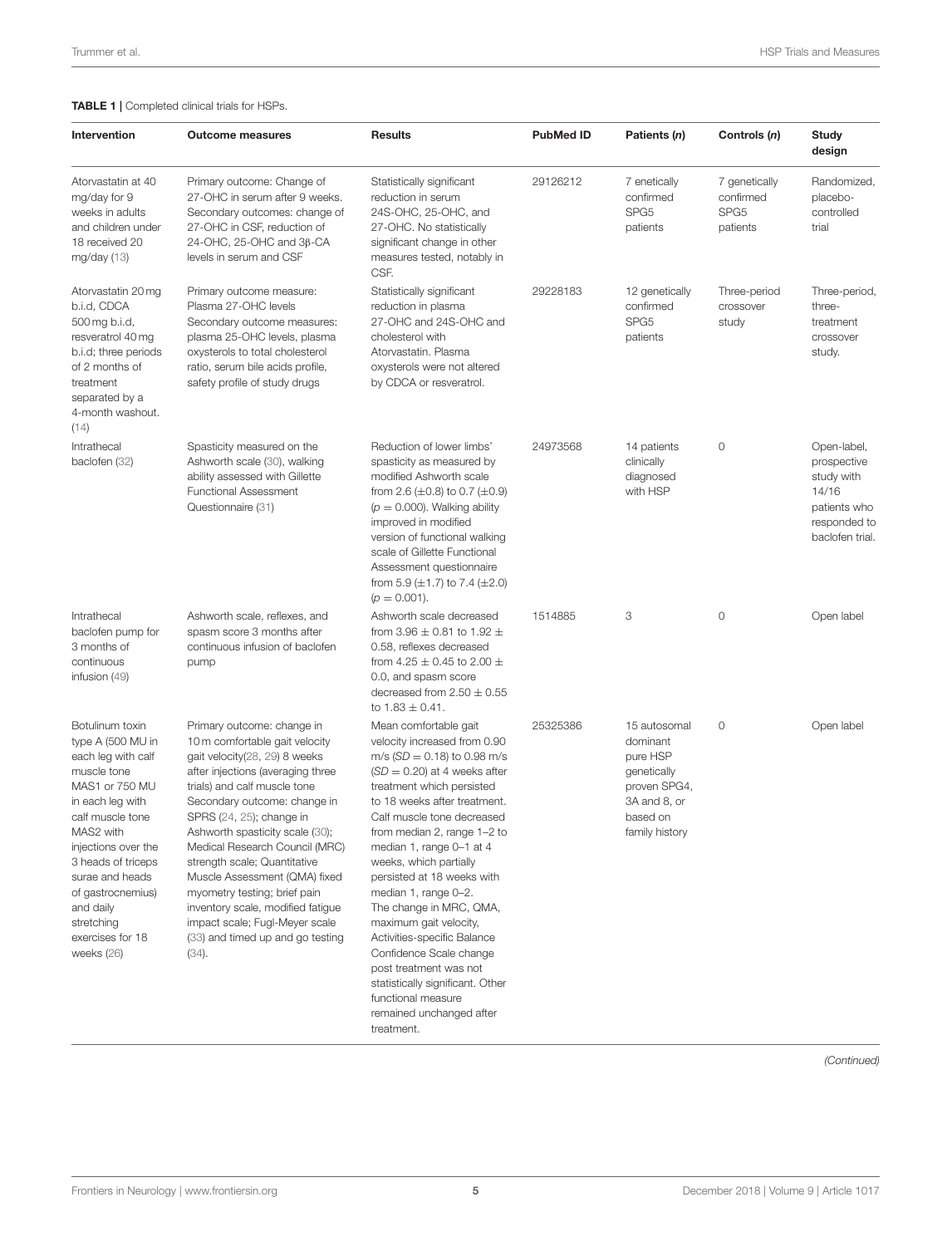#### TABLE 1 | Continued

| Intervention                                                                                                                                                                                                                                                           | <b>Outcome measures</b>                                                                                                                                                                                    | <b>Results</b>                                                                                                                                                                                                                                                                                                                              | <b>PubMed ID</b> | Patients (n)                                                                                                                                                                                     | Controls (n)                         | <b>Study</b><br>design                                                                                                                  |
|------------------------------------------------------------------------------------------------------------------------------------------------------------------------------------------------------------------------------------------------------------------------|------------------------------------------------------------------------------------------------------------------------------------------------------------------------------------------------------------|---------------------------------------------------------------------------------------------------------------------------------------------------------------------------------------------------------------------------------------------------------------------------------------------------------------------------------------------|------------------|--------------------------------------------------------------------------------------------------------------------------------------------------------------------------------------------------|--------------------------------------|-----------------------------------------------------------------------------------------------------------------------------------------|
| Dalfampridine<br>10 mg twice daily<br>for $2$ weeks $(50)$                                                                                                                                                                                                             | The Timed 25-foot walk test (51),<br>the Spastic Paraplegia Rating<br>Scale (SPRS) (24) and the<br>12-item Multiple Sclerosis<br>Walking Scale (MSWS-12) (52)<br>performed before and after<br>treatment.  | SPRS score improved from<br>$21 \pm 9.6$ to 19.1 $\pm$ 9.6 (p =<br>0.0195) and MSWS-12<br>improved from $70.3 \pm 19.6$<br>to 61 $\pm$ 22.7 ( $p = 0.0429$ )                                                                                                                                                                                | 25808501         | 12 patients:<br>$SPG4 (n = 6);$<br>SPG7 $(n = 1)$ ;<br>SPG10 $(n=$<br>2);<br>adrenomyelo<br>neuropathy (n<br>$= 2$ ), history<br>of childhood<br>onset pure<br>spastic<br>paraplegia (n<br>$= 1$ | 0                                    | Prospective,<br>uncontrolled,<br>proof-of-<br>concept open<br>trial.                                                                    |
| Gabapentin (53)<br>Placebo or<br>gabapentin<br>2400 mg daily<br>titrated up to<br>4000 mg daily over<br>10 days,<br>maintained for 2<br>months, then<br>washout of 10<br>days and drug free<br>for 1 month,<br>followed by<br>crossover to<br>treatment or<br>placebo. | MS impairment scale (35), Visual<br>Analog Scale score of current life<br>quality, paired transcranial<br>magnetic stimulation                                                                             | No statistically significant<br>differences comparing<br>gabapentin with placebo.<br>No evidence of altered<br>intracortical excitability.                                                                                                                                                                                                  | 17539946         | 10 SPG4<br>patients (6/10<br>genetically<br>confirmed)                                                                                                                                           | Crossover<br>study                   | Prospective<br>double-blind,<br>randomized,<br>placebo-<br>controlled,<br>crossover trial                                               |
| L-Threonine (54) 7<br>patients took 1.5 g<br>t.i.d and 9 patients<br>took 2 g t.i.d and 2<br>additional patients<br>took both doses<br>by completing the<br>double-blind study<br>twice.                                                                               | Spasticity variables: Leg<br>strength; leg tone, leg deep<br>tendon reflexes, clonus, walk,<br>hop on foot, run                                                                                            | Mean spasticity score went<br>from 1.64 $\pm$ 0.17 to 1.40 $\pm$<br>0.16 on L-threonine and<br>from 1.56 $\pm$ 0.16 to 1.54 $\pm$<br>0.18 on placebo. However,<br>clinical assessments and<br>patients' self-evaluations of<br>response did not show<br>significant differences.                                                            | 1742749          | 18 familial<br>spastic<br>paraparesis<br>patients                                                                                                                                                | Double-blind,<br>crossover<br>design | Double-blind,<br>crossover<br>design; 2<br>treatment<br>periods<br>lasting 2<br>weeks<br>interrupted by<br>2-weeks<br>washout<br>period |
| 22 patients treated<br>with 60 mg<br>methylphenidate<br>daily for 6 months<br>(55)                                                                                                                                                                                     | Gait analysis by computerized<br>three-dimensional infrared<br>movement analysis system at<br>baseline, 6 weeks of treatment<br>and 6 months of treatment.<br>Ashworth spasticity scale (30);<br>MRC scale | No statistical difference<br>between baseline and 6<br>weeks and 6 months of<br>methylphenidate treatment<br>as assessed by Ashworth<br>spasticity scale and MRC<br>Scale. A small increase in<br>gait velocity from 2.56 $\pm$<br>1.07 km/h to 2.85 $\pm$<br>0.97 km/h, $p = 0.019$ ),<br>which decreased back to<br>baseline at 6 months. | 16705687         | 22 SSP or<br><b>HSP</b> patients<br>based on<br>clinical<br>dianosis. 6/22<br>were<br>genetically<br>confirmed to<br>have SPG4<br>mutations.                                                     | 0                                    | Open-label<br>study with a<br>longitudinal<br>follow-up                                                                                 |

rationale was to increase the inhibitory glycinergic tone of spinal cord interneurons with L-threonine, since glycine has limited blood-brain barrier penetration. While the treatment increased plasma and CSF levels of L-threonine with statistical significance, glycine levels in blood and CSF were not. While clonus and deep tendon reflexes improved on L-threonine, overall clinical assessments and patients' self-evaluations

showed no differences between threonine and placebo treatment.

#### **Methylphenidate 60 mg daily for 6 months [\(55\)](#page-9-4)**

In this open-label study with a longitudinal follow-up, 22 patients were treated with 60 mg methylphenidate daily for 6 months. While 6 of 22 patients were genetically confirmed to harbor SPG4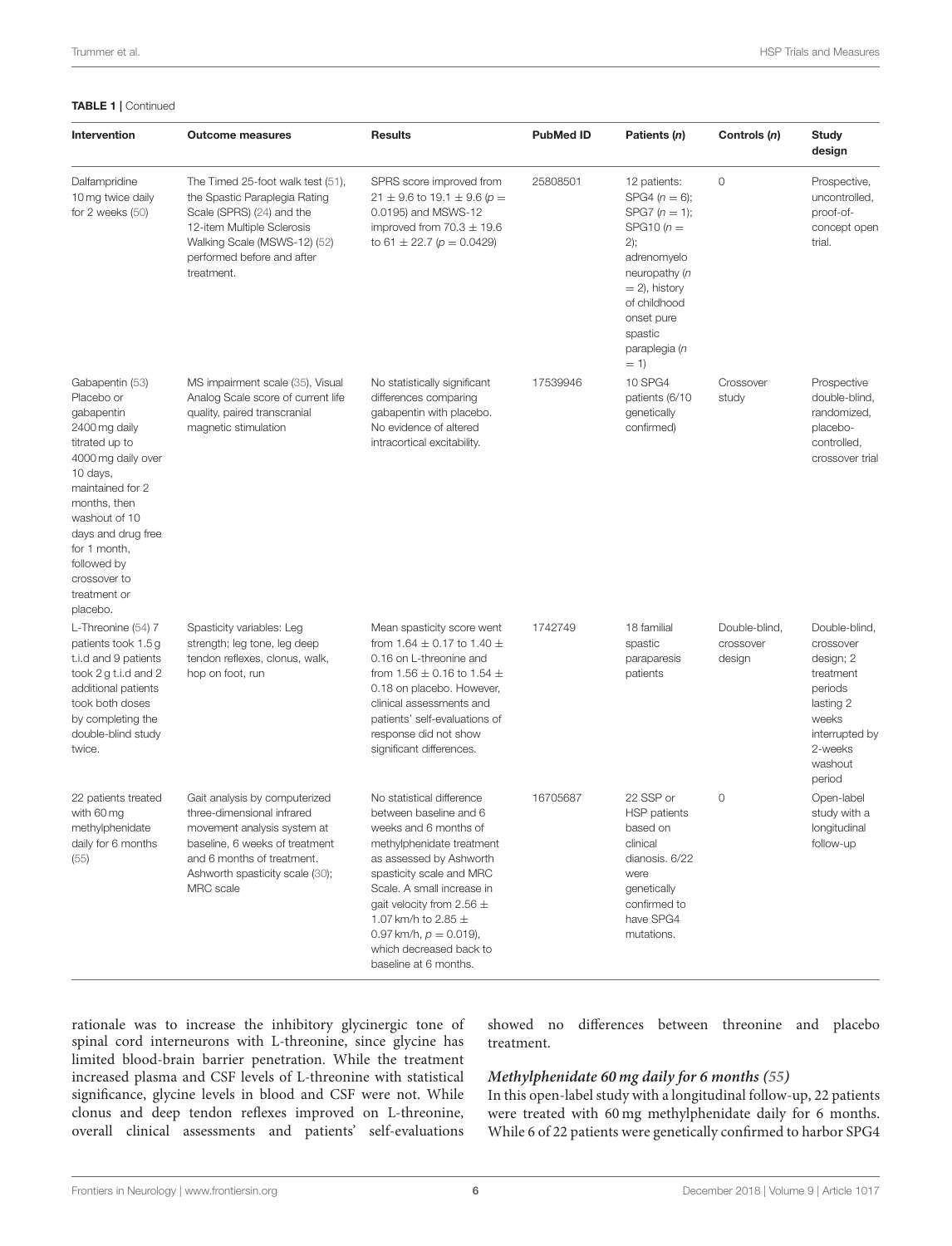mutations, the remaining 16 patients had a clinical diagnosis of HSP or a sporadic form (SSP). A small increase in gait velocity from 2.56  $\pm$  1.07 to 2.85  $\pm$  0.97 km/h ( $p = 0.019$ ) reverted to baseline at 6 months; this could be attributed to possible placebo effect. One significant limitation in this study was the absence of a placebo group. Additional assessment measures showed no statistical difference between baseline and 6 weeks and 6 months of methylphenidate treatment as assessed by Ashworth spasticity scale and Medical Research Council Scale, cadence (steps/min), and stride length.

# Case Reports of Therapeutic Agents

In a family with SPG8, an affected mother and daughter were started on L-DOPA (Co-Careldopa 25/100 mg); the mother reported responses in spasms and sensory symptoms in feet (which included burning), and the daughter experienced improvement in spasticity [\(56\)](#page-9-5). A case study of SPG11 also reported some response of parkinsonism to levodopa [\(57\)](#page-9-6).

# Clinical Trials of Non-pharmacological **Treatments**

One group bypassed the corticospinal tract in treatment using a startle response. They tested a startling acoustic stimulus (SAS) in 12 HSP patients (8 SPG4, 1 SPG8, and 3 unknown) as well as 12 healthy controls; voluntary ankle dorsiflexion reaction time onset latency was 146  $\pm$  23 ms in HSP patients compared with  $127 \pm 15$  ms in controls without a SAS, but administration of a SAS resulted in HSP patients having onset latency of  $89 \pm 20$  ms compared to controls  $91 \pm 12$  ms. The authors hypothesized that SAS released a subcortically-stored motor program relayed through the reticulospinal tract that improved response similar to normal controls [\(58\)](#page-9-7). Additionally, 10 weeks of hydrotherapy has been tried in 9 HSP patients, with improvement in baseline velocity from  $0.85 \pm 0.22$  to  $0.94 \pm 0.27$  m/s [\(59\)](#page-9-8). A clinical trial testing 6 weeks of robotic gait training in 13 uncomplicated HSP patients showed improvement in balance, walking speed, and endurance both after completing the treatment and at 2 months follow up [\(60\)](#page-9-9).

# **DISCUSSION**

## Completed Trials

A clear conclusion that can be garnered from clinical trials completed in HSPs is that, apart from cholesterol modifying therapy in SPG5 reported in 2017 and 2018 [\(13,](#page-8-1) [14\)](#page-8-25), molecularly-targeted therapies have been noticeably absent. Other clinical trials have targeted clinical manifestations of HSPs, specifically spasticity. This may be due to an earlier focus on the symptomatic treatment of spasticity, as molecular and genetic understanding of HSP was limited. More recently, clinical trials targeting the molecular pathways of HSP have become more practical. Interestingly, clinical trial designs directed toward treating the symptom of spasticity have not extended to evaluating other common symptoms such as urinary incontinence.

Clinical trial design also has evolved more generally, and this is particularly important in rare diseases such as the HSPs with limited patient numbers. Many of the clinical trials presented here are open-label, unblinded studies; this raises the specter of placebo effect and overall interpretability of the findings. Better trial designs have been increasingly utilized, including double-blinded and cross-over studies. Utilizing the same patients in different arms of a study by cross-over, separated by drug washout, can facilitate clinical trial design for rare diseases.

Careful attention must be paid to whether physiological effects of a drug might persist beyond the washout period. Duration of therapy is also a notable challenge in clinical trials of HSP. While 2 months of CDCA treatment did not yield significant results [\(14\)](#page-8-25), a case study of 5 years of CDCA treatment showed a marked reduction in 27-OHC levels in a SPG5 patient [\(61\)](#page-9-10). Assessment of patient compliance by testing serum or urine for drug levels also is important in clinical design. In the clinical trial of gabapentin, serum levels were found to be low in 2/10 patients, raising questions of compliance [\(53\)](#page-9-0). Given a starting dose of 2,400 mg daily titrated up to 4,000 mg daily over 10 days, it is conceivable that the side effect profile of gabapentin could have impacted patient compliance, particularly when initiated at a relatively high dose. Notably, there are several instances of differences between serum and CSF levels of diagnostic markers, specifically in the L-threonine [\(54\)](#page-9-1) and atorvastatin trials [\(13\)](#page-8-1). Care should be taken in attempts to extrapolate plasma biomarkers for HSP, as CSF levels could differ. Indeed, it is possible to therapeutically impact a biomarker without influencing the underlying disease process, and clinical assessment measures are critical in trials.

# Future Trials

The future for innovative clinical trial design in the HSPs is encouraging, since we are learning progressively more about the underlying molecular mechanisms of disease. This knowledge has helped to provide molecular targets, biomarkers, animal assessment measures and human clinical measures to assess the therapeutic response for future clinical trials. While this review identifies multiple assessment measures relied upon to quantify response, a key focus on selecting measures that demonstrate effects on how one feels, functions, or survives would likely be more favorably received at the FDA.

# HSPs as Rare Diseases

The Orphan Drug Act of 1983 defines rare diseases as those affecting <200,000 people in the United States [\(62\)](#page-9-11). Since HSPs occur in ∼1.8 per 100,000 people [\(1\)](#page-7-0), and given a population of about 325.7 million in the US, this translates to nearly 6,000 patients, rendering HSPs a rare disease, but one with sufficient numbers to perform meaningful trials. The individual genetic forms, of course, are rarer still. Information from natural history studies that evaluate exploratory biomarkers can help to design an efficient drug development pathway. Natural history biomarkers can also provide an understanding of subpopulations as well as help select outcome measures that are more specific or sensitive to changes.

The FDA encourages natural history studies to include a spectrum of disease severity and phenotypes over a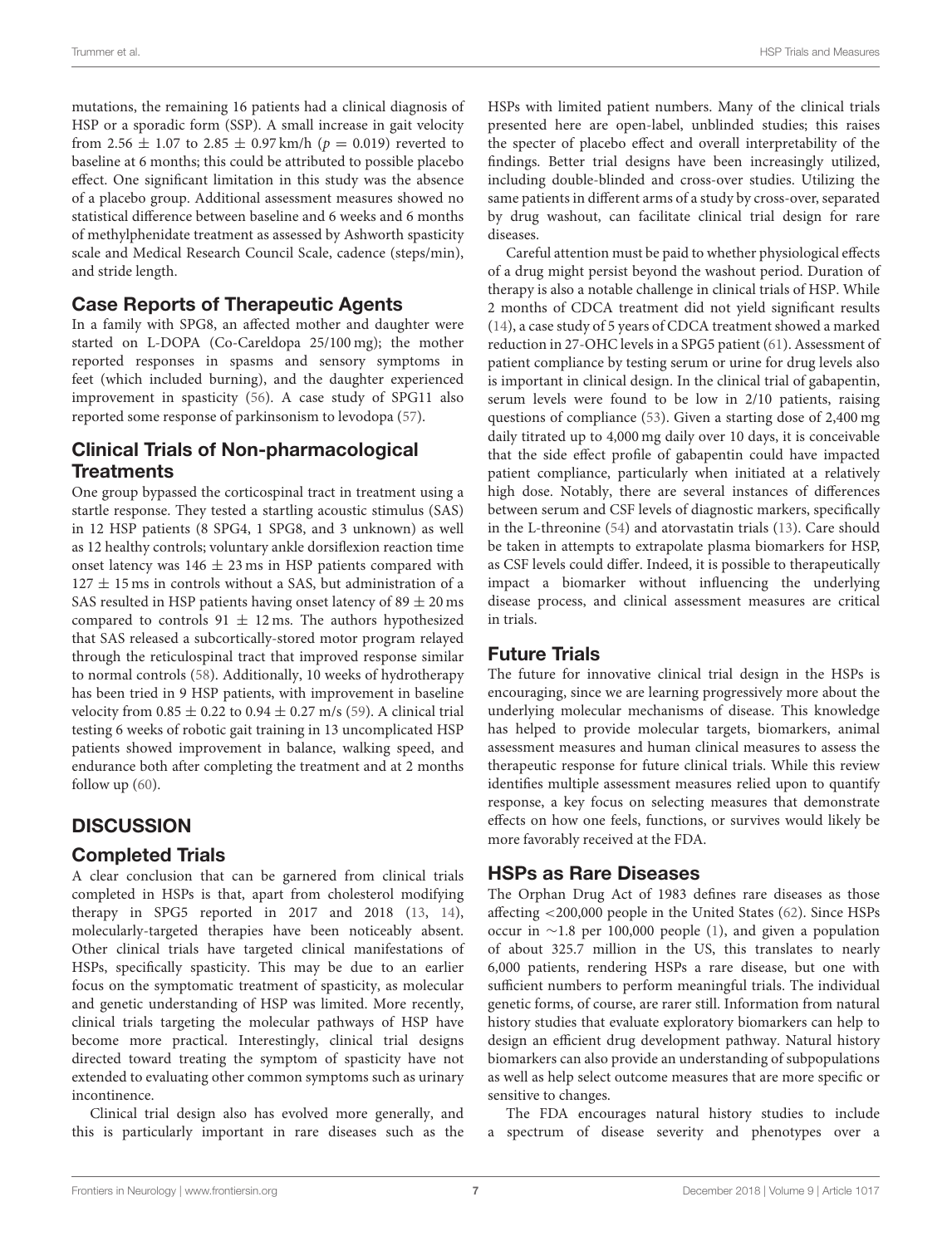significant duration. Prior to first-in-human studies, the FDA requires toxicology from in vitro experiments, animal studies, or both; for toxicology profiles, healthy animals are preferred over animal models of disease. Study endpoints should be optimized for validity, reliability, feasibility, resistance to bias, ability to detect change, relationship to meaningful symptoms or function, and clinical interpretability [\(63\)](#page-9-12).

#### **Biomarkers**

Biomarkers may be diagnostic (categorizes disease), prognostic (risk of disease / progression), predictive (response to treatment), or pharmacodynamic (biological response to intervention) [\(64\)](#page-9-13). The FDA has provided guidance regarding biomarker use for drug development [\(64,](#page-9-13) [65\)](#page-9-14), and biomarkers can be used to help in subject selection for clinical trials [\(65\)](#page-9-14) in certain situations (e.g., enrichment or prognostic biomarkers). Given the large number of genetic causes of HSP, genotyping subjects prior to clinical trials will likely be important. A biomarker can also help assess disease state [\(65\)](#page-9-14). Preliminary work has shown that CMCT is a prognostic biomarker [\(27\)](#page-8-14); however, the question of whether CMCT could serve as a pharmacodynamic biomarker [as CMCT does in vitamin B<sup>12</sup> deficiency [\(66\)](#page-9-15)] remains unanswered. A search for additional biomarkers that may have higher specificity and sensitivity is underway. Preliminary work is studying miRNAs [\(38,](#page-8-26) [39\)](#page-8-27), measures of oxidative stress [\(3\)](#page-7-2), and levels of acetylated α-tubulin [\(6\)](#page-7-6), among others. While p-values are important, sensitivity and specificity are also critical in biomarker development. Biomarkers can help assess mechanism of action and the mechanism of therapeutic effect [\(65\)](#page-9-14). Biomarkers can also inform dose optimization, particularly in animal models, to determine no observed effect level (NOEL) and no observed adverse effect level (NOAEL) [\(65\)](#page-9-14). Animal study measures discussed in this review could be helpful in generating these values, with potential extrapolation to human trials. A biomarker can also help monitor a drug's response, particularly safety and

## **REFERENCES**

- <span id="page-7-0"></span>1. Ruano L, Melo C, Silva MC, Coutinho P. The global epidemiology of hereditary ataxia and spastic paraplegia: a systematic review of prevalence studies. Neuroepidemiology (2014) 42:174–83. doi: [10.1159/000358801](https://doi.org/10.1159/000358801)
- <span id="page-7-1"></span>2. Harding AE. Hereditary "pure" spastic paraplegia: a clinical and genetic study of 22 families. J Neurol Neurosurg Psychiatry (1981) 44:871-83. doi: [10.1136/jnnp.44.10.871](https://doi.org/10.1136/jnnp.44.10.871)
- <span id="page-7-2"></span>3. Julien C, Lissouba A, Madabattula S, Fardghassemi Y, Rosenfelt C, Androschuk A, et al. Conserved pharmacological rescue of hereditary spastic paraplegia-related phenotypes across model organisms. Hum Mol Genet. (2016) 25:1088–99. doi: [10.1093/hmg/ddv632](https://doi.org/10.1093/hmg/ddv632)
- <span id="page-7-4"></span>4. Denton K, Mou Y, Xu C-C, Shah D, Chang J, Blackstone C, et al. Impaired mitochondrial dynamics underlie axonal defects in hereditary spastic paraplegias. Hum Mol Genet. (2018) 27:2517–30. doi: [10.1093/hmg/ddy156](https://doi.org/10.1093/hmg/ddy156)
- <span id="page-7-5"></span>5. Zempel H, Mandelkow EM. Tau missorting and spastin-induced microtubule disruption in neurodegeneration: Alzheimer disease and hereditary spastic paraplegia. Mol Neurodegener[. \(2015\) 10:68. doi: 10.1186/s13024-015-0](https://doi.org/10.1186/s13024-015-0064-1) 064-1
- <span id="page-7-6"></span>6. Fan Y, Wali G, Sutharsan R, Bellette B, Crane DI, Sue CM, et al. Low dose tubulin-binding drugs rescue peroxisome trafficking deficit in patient-derived

efficacy, in attempts to maximize drug efficacy and minimize adverse reactions [\(65\)](#page-9-14).

## **CONCLUSIONS**

In this review, we have set out to provide a roadmap for future clinical trials for the HSPs. Promising therapeutic targets include oxidative stress, microtubule dynamics, genetic rescue strategies, and for more specific subsets of HSPs, autophagy/endolysosomal function and cholesterol metabolism. We have reviewed animal models available to test potential agents on as well as animal assessment measures available to evaluate effect. Blinded experiments on animals will be critical for determining which therapeutics should be advanced to human trials. We have described a number of human clinical assessment tools available to evaluate the physical effects of HSPs and emphasize that the FDA looks for a positive effect on how one feels, functions, or survives as a clinical endpoint. With increasing knowledge of the genetic and cellular basis of HSPs, there will be more opportunities for clinical trial development. Biomarkers, animal models and assessment measures, electrophysiology, and clinical assessment measures continue to be refined, expanding our knowledge of the natural history of HSP. We are hopeful that application of these insights and clinical trial designs will usher in novel clinical trials in this rare disease population.

## AUTHOR CONTRIBUTIONS

BT performed research and wrote the manuscript. DH and CB edited the manuscript for important intellectual content.

## ACKNOWLEDGMENTS

This work was supported by the Intramural Research Program of the National Institute of Neurological Disorders and Stroke, National Institutes of Health.

stem cells in Hereditary Spastic Paraplegia. Biol Open (2014) 3:494–502. doi: [10.1242/bio.20147641](https://doi.org/10.1242/bio.20147641)

- <span id="page-7-7"></span>7. Miller KE, Liu XA, Puthanveettil SV. Automated measurement of fast mitochondrial transport in neurons. Front Cell Neurosci. (2015) 9:435. doi: [10.3389/fncel.2015.00435](https://doi.org/10.3389/fncel.2015.00435)
- <span id="page-7-8"></span>8. Baxter SL, Allard DE, Crowl C, Sherwood NT. Cold temperature improves mobility and survival in Drosophila models of autosomal-dominant hereditary spastic paraplegia (AD-HSP). Dis Models Mech. (2014) 7:1005–12. doi: [10.1242/dmm.013987](https://doi.org/10.1242/dmm.013987)
- <span id="page-7-9"></span>9. Havlicek S, Kohl Z, Mishra HK, Prots I, Eberhardt E, Denguir N, et al. Gene dosage-dependent rescue of HSP neurite defects in SPG4 patients' neurons. Hum. Mol. Genet[. \(2014\) 23:2527–41. doi: 10.1093/hmg/](https://doi.org/10.1093/hmg/ddt644) ddt644
- <span id="page-7-10"></span>10. Pirozzi M, Quattrini A, Andolfi G, Dina G, Malaguti MC, Auricchio A, et al. Intramuscular viral delivery of paraplegin rescues peripheral axonopathy in a model of hereditary spastic paraplegia. J Clin Invest. (2006) 116:202–8. doi: [10.1172/JCI26210](https://doi.org/10.1172/JCI26210)
- <span id="page-7-3"></span>11. Henson BJ, Zhu W, Hardaway K, Wetzel JL, Stefan M, Albers KM, et al. Transcriptional and post-transcriptional regulation of SPAST, the gene most frequently mutated in hereditary spastic paraplegia. PLoS ONE (2012) 7:e36505. doi: [10.1371/journal.pone.0036505](https://doi.org/10.1371/journal.pone.0036505)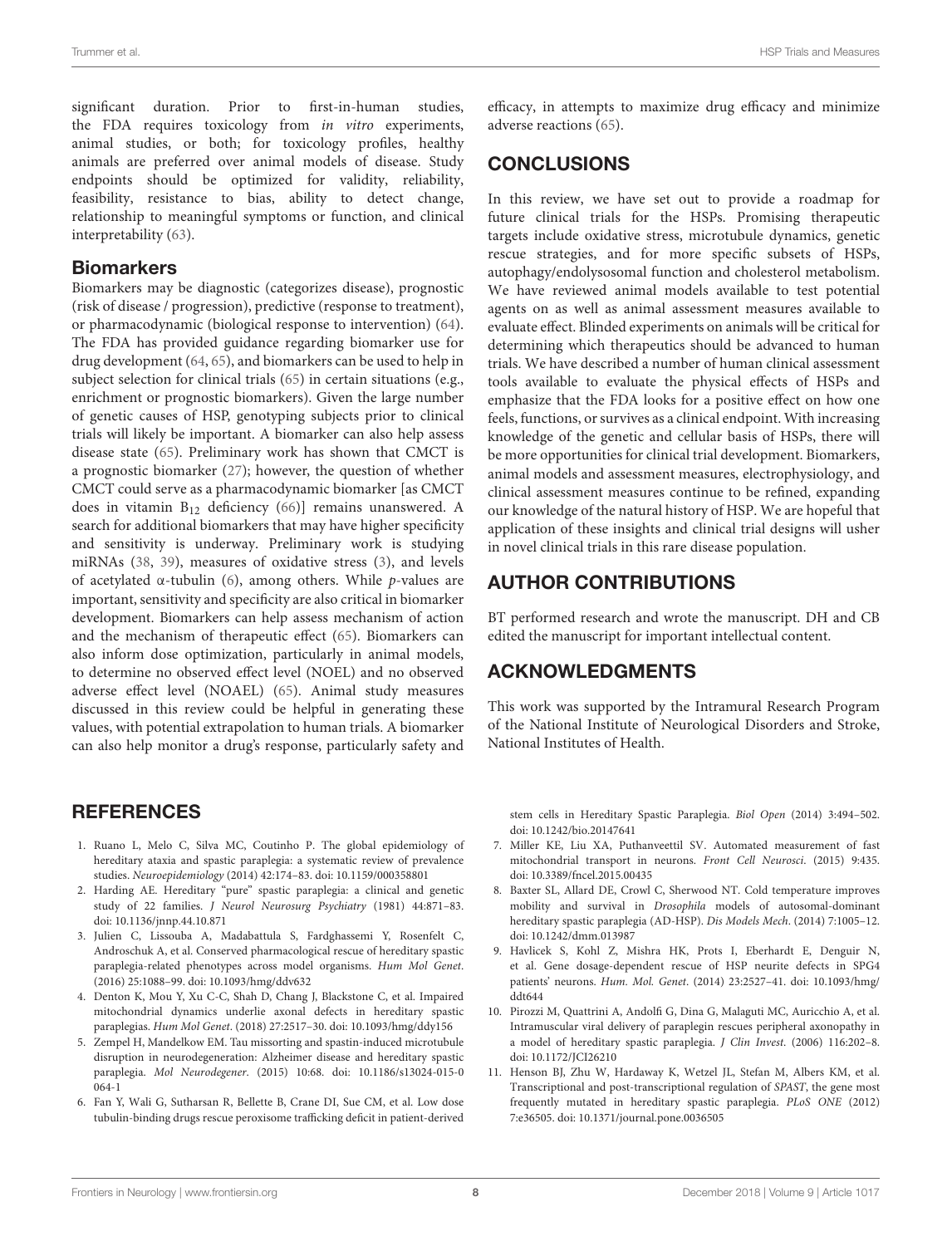- <span id="page-8-0"></span>12. Ebrahimi-Fakhari D, Saffari A, Wahlster L, Lu J, Byrne S, Hoffmann GF, et al. Congenital disorders of autophagy: an emerging novel class of inborn errors of neuro-metabolism. Brain (2016) 139:317–37. doi: [10.1093/brain/awv371](https://doi.org/10.1093/brain/awv371)
- <span id="page-8-1"></span>13. Schöls L, Rattay TW, Martus P, Meisner C, Baets J, Fischer I, et al. Hereditary spastic paraplegia type 5: natural history, biomarkers and a randomized controlled trial. Brain (2017) 140:3112–27. doi: [10.1093/brain/awx273](https://doi.org/10.1093/brain/awx273)
- <span id="page-8-25"></span>14. Marelli C, Lamari F, Rainteau D, Lafourcade A, Banneau G, Humbert L, et al. Plasma oxysterols: biomarkers for diagnosis and treatment in spastic paraplegia type 5. Brain (2018) 141:72–84. doi: [10.1093/brain/awx297](https://doi.org/10.1093/brain/awx297)
- <span id="page-8-2"></span>15. Mignarri A, Malandrini A, Del Puppo M, Magni A, Monti L, Ginanneschi F, et al. Treatment of SPG5 with cholesterol-lowering drugs. J Neurol. (2015) 262:2783–5. doi: [10.1007/s00415-015-7971-5](https://doi.org/10.1007/s00415-015-7971-5)
- <span id="page-8-3"></span>16. Patten SA, Armstrong GA, Lissouba A, Kabashi E, Parker JA, Drapeau P. Fishing for causes and cures of motor neuron disorders. Dis Model Mech. (2014) 7:799–809. doi: [10.1242/dmm.015719](https://doi.org/10.1242/dmm.015719)
- <span id="page-8-4"></span>17. Ferreirinha F, Quattrini A, Pirozzi M, Valsecchi V, Dina G, Broccoli V, et al. Axonal degeneration in paraplegin-deficient mice is associated with abnormal mitochondria and impairment of axonal transport. J Clin Invest. (2004) 113:231–42. doi: [10.1172/JCI200420138](https://doi.org/10.1172/JCI200420138)
- <span id="page-8-5"></span>18. Renvoisé B, Stadler J, Singh R, Bakowska JC, Blackstone C. Spg20−/<sup>−</sup> mice reveal multimodal functions for Troyer syndrome protein spartin in lipid droplet maintenance, cytokinesis and BMP signaling. Hum Mol Genet. (2012) 21:3604–18. doi: [10.1093/hmg/dds191](https://doi.org/10.1093/hmg/dds191)
- <span id="page-8-6"></span>19. Beetz C, Koch N, Khundadze M, Zimmer G, Nietzsche S, Hertel N, et al. A spastic paraplegia mouse model reveals REEP1-dependent ER shaping. J Clin Invest. (2013) 123:4273–82. doi: [10.1172/JCI65665](https://doi.org/10.1172/JCI65665)
- <span id="page-8-7"></span>20. Khundadze M, Kollmann K, Koch N, Biskup C, Nietzsche S, Zimmer G, et al. A hereditary spastic paraplegia mouse model supports a role of ZFYVE26/SPASTIZIN for the endolysosomal system. PLoS Genet. (2013) 9:e1003988. doi: [10.1371/journal.pgen.1003988](https://doi.org/10.1371/journal.pgen.1003988)
- <span id="page-8-8"></span>21. Soderblom C, Stadler J, Jupille H, Blackstone C, Shupliakov O, Hanna MC. Targeted disruption of the Mast syndrome gene SPG21 in mice impairs hind limb function and alters axon branching in cultured cortical neurons. Neurogenetics (2010) 11:369–78. doi: [10.1007/s10048-010-0252-7](https://doi.org/10.1007/s10048-010-0252-7)
- <span id="page-8-9"></span>22. Billat VL, Mouisel E, Roblot N, Melki J. Inter- and intrastrain variation in mouse critical running speed. J Appl Physiol. (2005) 98:1258–63. doi: [10.1152/japplphysiol.00991.2004](https://doi.org/10.1152/japplphysiol.00991.2004)
- <span id="page-8-10"></span>23. Tarrade A, Fassier C, Courageot S, Charvin D, Vitte J, Peris L, et al. A mutation of spastin is responsible for swellings and impairment of transport in a region of axon characterized by changes in microtubule composition. Hum Mol Genet. (2006) 15:3544–58. doi: [10.1093/hmg/ddl431](https://doi.org/10.1093/hmg/ddl431)
- <span id="page-8-11"></span>24. Schüle R, Holland-Letz T, Klimpe S, Kassubek J, Klopstock T, Mall V, et al. The Spastic Paraplegia Rating Scale (SPRS): a reliable and valid measure of disease severity. Neurology (2006) 67:430–4. doi: [10.1212/01.wnl.0000228242.53336.90](https://doi.org/10.1212/01.wnl.0000228242.53336.90)
- <span id="page-8-12"></span>25. Adry RARC, Lins CC, Kruschewsky RA, Castro Filho BG. Comparison between the spastic paraplegia rating scale, Kurtzke scale, and Osame scale in the tropical spastic paraparesis/myelopathy associated with HTLV. Rev Soc Bras Med Trop. (2012) 45:309–12. doi: [10.1590/S0037-86822012000300006](https://doi.org/10.1590/S0037-86822012000300006)
- <span id="page-8-13"></span>26. de Niet M, de Bot ST, van de Warrenburg BP, Weerdesteyn V, Geurts AC. Functional effects of botulinum toxin type-A treatment and subsequent stretching of spastic calf muscles: a study in patients with hereditary spastic paraplegia. J Rehabil Med. (2015) 47:147–53. doi: [10.2340/16501977-1909](https://doi.org/10.2340/16501977-1909)
- <span id="page-8-14"></span>27. Karle KN, Schüle R, Klebe S, Otto S, Frischholz C, Liepelt-Scarfone I, et al. Electrophysiological characterisation of motor and sensory tracts in patients with hereditary spastic paraplegia (HSP). Orphanet J Rare Dis. (2013) 8:158. doi: [10.1186/1750-1172-8-158](https://doi.org/10.1186/1750-1172-8-158)
- <span id="page-8-15"></span>28. Rossier P, Wade DT. Validity and reliability comparison of 4 mobility measures in patients presenting with neurologic impairment. Arch Phys Med Rahabil. (2001)82:9–13. doi: [10.1053/apmr.2001.9396](https://doi.org/10.1053/apmr.2001.9396)
- <span id="page-8-16"></span>29. Collen FM, Wade DT, Bradshaw CM. Mobility after stroke: reliability of measures of impairment and disability. Int Disabil Stud. (1990) 12:6–9. doi: [10.3109/03790799009166594](https://doi.org/10.3109/03790799009166594)
- <span id="page-8-17"></span>30. Bohannon RW, Smith MB. Interrater reliability of a modified Ashworth scale of muscle spasticity. Phys Ther. (1987) 67:206–7. doi: [10.1093/ptj/67.2.206](https://doi.org/10.1093/ptj/67.2.206)
- <span id="page-8-18"></span>31. Novacheck TF, Stout JL, Tervo R. Reliability and validity of the Gillette Functional Assessment Questionnaire as an outcome measure

in children with walking disabilities. J Pediatr Orthop. (2000) 20:75–81. doi: [10.1097/01241398-200001000-00017](https://doi.org/10.1097/01241398-200001000-00017)

- <span id="page-8-19"></span>32. Margetis K, Korfias S, Boutos N, Gatzonis S, Themistocleous M, Siatouni A, et al. Intrathecal baclofen therapy for the symptomatic treatment of hereditary spastic paraplegia. Clin Neurol Neurosurg. (2014) 123:142-5. doi: [10.1016/j.clineuro.2014.05.024](https://doi.org/10.1016/j.clineuro.2014.05.024)
- <span id="page-8-20"></span>33. Fugl-Meyer AR, Jaasko L, Leyman I, Olsson S, Steglind S. The post-stroke hemiplegic patient. 1. a method for evaluation of physical performance. Scand J Rehabil Med. (1975) 7:13–31.
- <span id="page-8-21"></span>34. Podsiadlo D, Richardson S. The timed "Up & Go": a test of basic functional mobility for frail elderly persons. J Am Geriatr Soc. (1991) 39:142–8. doi: [10.1111/j.1532-5415.1991.tb01616.x](https://doi.org/10.1111/j.1532-5415.1991.tb01616.x)
- <span id="page-8-22"></span>35. Ravnborg M, Grønbech-Jensen M, Jønsson A. The MS impairment scale: a pragmatic approach to the assessment of impairment in patients with multiple sclerosis. Mult Scler. (1997) 3:31–42. doi: [10.1177/135245859700300104](https://doi.org/10.1177/135245859700300104)
- <span id="page-8-23"></span>36. Erichsen AK, Koht J, Stray-Pedersen A, Abdelnoor M, Tallaksen CME. Prevalence of hereditary ataxia and spastic paraplegia in southeast Norway: a population-based study. Brain (2009) 132:1577–88. doi: [10.1093/brain/awp056](https://doi.org/10.1093/brain/awp056)
- <span id="page-8-24"></span>37. Orsucci D, Petrucci L, Ienco EC, Chico L, Simi P, Fogli A, et al. Hereditary spastic paraparesis in adults: a clinical and genetic perspective from Tuscany. Clin Neurol Neurosurg. (2014) 120:14–9. doi: [10.1016/j.clineuro.2014.02.002](https://doi.org/10.1016/j.clineuro.2014.02.002)
- <span id="page-8-26"></span>38. Beetz C, Schüle R, Deconinck T, Tran-Viet K-N, Zhu H, Kremer BPH, et al. REEP1 mutation spectrum and genotype/phenotype correlation in hereditary spastic paraplegia type 31. Brain (2008) 131:1078–86. doi: [10.1093/brain/awn026](https://doi.org/10.1093/brain/awn026)
- <span id="page-8-27"></span>39. Vrabec K, Boštjančič E, Koritnik B, Leonardis L, Dolenc Grošelj L, Zidar J, et al. Differential expression of several miRNAs and the host genes AATK and DNM2 in leukocytes of sporadic ALS patients. Front Mol Neurosci. (2018) 11:106. doi: [10.3389/fnmol.2018.00106](https://doi.org/10.3389/fnmol.2018.00106)
- <span id="page-8-28"></span>40. Wagley Y, Choi J-H, Wickramanayake DD, Choi G-Y, Kim C-K, Kim T-H, et al. A monoclonal antibody against human MUDENG protein. Monoclon Antib Immunodiagn Immunother. (2013) 32:277–82. doi: [10.1089/mab.2013.0015](https://doi.org/10.1089/mab.2013.0015)
- <span id="page-8-29"></span>41. Collongues N, Depienne C, Boehm N, Echaniz-Laguna A, Samama B, Dürr A, et al. Novel SPG10 mutation associated with dysautonomia, spinal cord atrophy, and skin biopsy abnormality. Eur J Neurol. (2013) 20:398–401. doi: [10.1111/j.1468-1331.2012.03803.x](https://doi.org/10.1111/j.1468-1331.2012.03803.x)
- <span id="page-8-30"></span>42. Criscuolo C, Filla A, Coppola G, Rinaldi C, Carbone R, Pinto S, et al. Two novel CYP7B1 mutations in Italian families with SPG5: a clinical and genetic study. J Neurol. (2009) 256:1252–7. doi: [10.1007/s00415-009-5109-3](https://doi.org/10.1007/s00415-009-5109-3)
- <span id="page-8-31"></span>43. Samaranch L, Riverol M, Masdeu JC, Lorenzo E, Vidal-Taboada JM, Irigoyen J, et al. SPG11 compound mutations in spastic paraparesis with thin corpus callosum. Neurology (2008) 71:332–6. doi: [10.1212/01.wnl.0000319646.23052.d1](https://doi.org/10.1212/01.wnl.0000319646.23052.d1)
- <span id="page-8-32"></span>44. Erichsen AK, Server A, Landrø NI, Sandvik L, Tallaksen CME. Proton magnetic resonance spectroscopy and cognition in patients with spastin mutations. J Neurol Sci. (2009) 277:124–9. doi: [10.1016/j.jns.2008.10.030](https://doi.org/10.1016/j.jns.2008.10.030)
- <span id="page-8-33"></span>45. Schuurs-Hoeijmakers JH, Geraghty MT, Kamsteeg EJ, Ben-Salem S, de Bot ST, Nijhof B, et al. Mutations in DDHD2, encoding an intracellular phospholipase A1, cause a recessive form of complex hereditary spastic paraplegia. Am J Hum Genet. (2012) 91:1073–81. doi: [10.1016/j.ajhg.2012.10.017](https://doi.org/10.1016/j.ajhg.2012.10.017)
- <span id="page-8-34"></span>46. Kersten HM, Roxburgh RH, Danesh-Meyer HV. Ophthalmic manifestations of inherited neurodegenerative disorders. Nat Rev Neurol. (2014) 10:349–62. doi: [10.1038/nrneurol.2014.79](https://doi.org/10.1038/nrneurol.2014.79)
- <span id="page-8-35"></span>47. Klebe S, Depienne C, Gerber S, Challe G, Anheim M, Charles P, et al. Spastic paraplegia gene 7 in patients with spasticity and/or optic neuropathy. Brain (2012) 135:2980–93. doi: [10.1093/brain/aws240](https://doi.org/10.1093/brain/aws240)
- <span id="page-8-36"></span>48. Sartucci F, Tovani S, Murri L, Sagliocco L. Motor and somatosensory evoked potentials in Autosomal Dominant Hereditary Spastic Paraparesis (ADHSP) linked to chromosome 2p, SPG4. Brain Res Bull. (2007) 74:243–9. doi: [10.1016/j.brainresbull.2007.06.018](https://doi.org/10.1016/j.brainresbull.2007.06.018)
- <span id="page-8-37"></span>49. Meythaler JM, Steers WD, Tuel SM, Cross LL, Sesco DC, Haworth CS. Intrathecal baclofen in hereditary spastic paraparesis. Arch Phys Med Rehabil. (1992) 73:794–7.
- <span id="page-8-38"></span>50. Bereau M, Anheim M, Chanson JB, Tio G, Echaniz-Laguna A, Depienne C, et al. Dalfampridine in hereditary spastic paraplegia: a prospective,